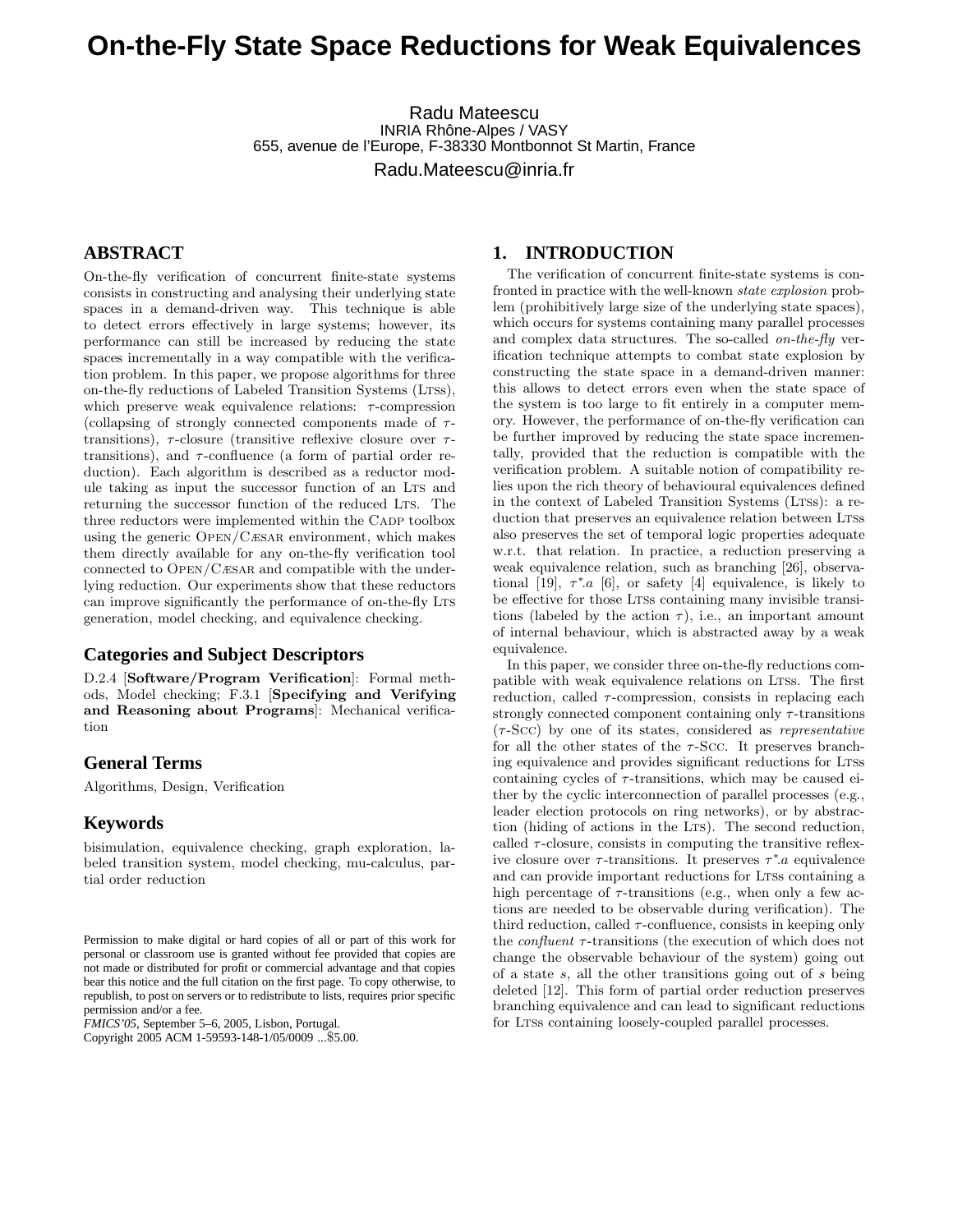For each of these reductions, we propose an algorithm working on-the-fly, i.e., using a forward traversal of the LTS to compute the successors of a state modulo the corresponding reduction. Each algorithm was implemented as a separate reductor module within the CADP toolbox [9] using the generic Open/Cæsar environment [8] for on-the-fly manipulation of LTSs. Therefore, each reductor module is language-independent (it can be applied to every language equipped with a compiler generating LTSs compliant with the Open/Cæsar interface) and application-independent (it can be inserted in front of every on-the-fly verification tool compatible with the corresponding reduction). We applied these reductors in conjunction with three on-the-fly verification tools of CADP: the LTS builder GENERATOR, the model checker EVALUATOR [18], and the equivalence checker BISIMULATOR [17, 2]. The experiments carried out on various Ltss taken from the Cadp distribution have shown that the reductors can enhance the capabilities of these verification tools significantly.

## **Related work**

The reduction of state spaces with the goal of improving the performance of verification has been investigated in various contexts. Lts reductions driven by the properties being checked were proposed in [1], modulo specific equivalence relations derived from the syntactic structure of properties; to facilitate the extraction of relevant information, properties are formulated in a selective variant of the modal  $\mu$ -calculus, which makes explicit the set of LTs actions useful for the verification of a property. The reductions we consider in this paper are somewhat orthogonal to those proposed in [1]: they preserve standard equivalence relations between LTSs, and exploit the adequacy of certain classes of temporal logic properties w.r.t. these equivalences (e.g., the adequacy of observational  $\mu$ -calculus with observational equivalence [22]). In this respect, our reductions are similar in spirit with the partial order reductions used in [16], which are compatible with observational equivalence and with a class of action-based, linear-time properties.

The on-the-fly detection of  $\tau$ -Sccs using Tarjan's algorithm [23] was successfully used for verification [17] and test generation [14]. The algorithm we propose here for on-thefly  $\tau$ -compression clearly separates the detection and collapsing of  $\tau$ -Sccs from the analysis tools further applied to the LTS. The computation of transitive reflexive closure in directed graphs is a long standing problem (see [13] for a survey on algorithms based upon graph traversals). As regards Ltss, the transitive reflexive closure over  $\tau$ -transitions  $(\tau$ -closure) was mostly used for equivalence checking [6] and test generation [14]. Existing algorithms for on-the-fly  $\tau$ closure usually make a time/space tradeoff, by choosing (as extreme cases) either to store all the information necessary for retrieving in constant time the visible successors of a state reached after  $\tau$ -closure once the state was explored [15], or to recompute this information every time a state is encountered (e.g., the REDUCTOR tool of CADP). Our on-thefly  $\tau$ -closure algorithm makes a compromise between the amount of information being stored and that being recomputed, and identifies certain equivalent states (with the same visible transitions reached after  $\tau$ -closure) in order to further reduce the LTS.

Partial order reductions of state spaces have been thoroughly studied in the literature (see [10] for a survey) and gave rise to efficient implementations [24, 21, 16]. However, most of the partial order reduction techniques rely upon the structure of the states and/or the interconnection topology between processes in order to detect particular kinds of LTs transitions (independent, inert, etc.) [21]; therefore, the corresponding reduction algorithms, although applicable to quite general classes of concurrent systems, remain language-dependent. Since we aim at constructing reductor modules which are language-independent, we adopt here an approach based upon  $\tau$ -confluence, a form of partial order reduction preserving branching equivalence between LTSs [12]. The detection of  $\tau$ -confluent transitions can be done by examining only the transitions of the LTS, and does not require any knowledge about the internal structure of states. The reduction proposed in [12], called  $\tau$ prioritisation, consists in keeping, for each state, only one of its outgoing  $\tau$ -confluent transitions (if any), all the other transitions, which can still be executed after the  $\tau$ -confluent one, being ignored. The resulting LTS can be further reduced by compressing the sequences of  $\tau$ -confluent transitions produced by  $\tau$ -prioritisation [12]. The first algorithms for on-the-fly  $\tau$ -confluence reduction [3, 20] implemented  $\tau$ prioritisation by computing Sccs of  $\tau$ -confluent transitions and by locally solving a boolean equation system, respectively. The on-the-fly  $\tau$ -closure algorithm we propose here improves over [20] by combining  $\tau$ -prioritisation and compression of  $\tau$ -confluent transition sequences.

### **Paper outline**

Section 2 describes in detail the algorithms proposed for the  $\tau$ -compression,  $\tau$ -closure, and  $\tau$ -confluence reductors. Section 3 illustrates experimentally the usefulness of these reductors for increasing the performance of LTS generation, model checking, and equivalence checking. Section 4 concludes and indicates directions for future work.

## **2. ON-THE-FLY REDUCTIONS**

The three reductions that we consider are defined on Labeled Transition Systems (LTSs), which are natural models for action-based specification languages, such as process algebras. An LTs is a tuple  $M = (S, A, T, s_0)$ , where S is the set of states, A is the set of actions (containing also the invisible action  $\tau$ ),  $T \subseteq S \times A \times S$  is the transition relation, and  $s_0 \in S$  is the initial state. A transition  $(s_1, a, s_2) \in T$ (also written  $s_1 \stackrel{a}{\rightarrow} s_2$ ) indicates that the system can move from state  $s_1$  to state  $s_2$  by performing action a. All states in  $S$  are reachable from the initial state  $s_0$  via sequences of transitions in  $T$ . In the sequel, we consider LTSs represented implicitly, i.e., by their successor function, which gives for each state  $s \in S$  the set of transitions  $s \stackrel{a}{\rightarrow} s' \in T$  going out of s. This representation allows LTSs to be constructed incrementally starting at their initial state, and therefore is suitable for developing on-the-fly verification algorithms.

### **2.1 Tau-compression**

The TauCompression algorithm (see Figure 1) that we propose for implementing the  $\tau$ -compression reductor takes as input a state s of an LTS  $M = (S, A, T, s_0)$  represented implicitly and produces as output the set of transitions (represented as couples  $(a, s')$  going out of s after collapsing the  $\tau$ -Sccs immediately reachable from  $s$ . This reductor, which preserves branching equivalence, uses a depth-first search (DFs) along the  $\tau$ -transitions of T, performed recursively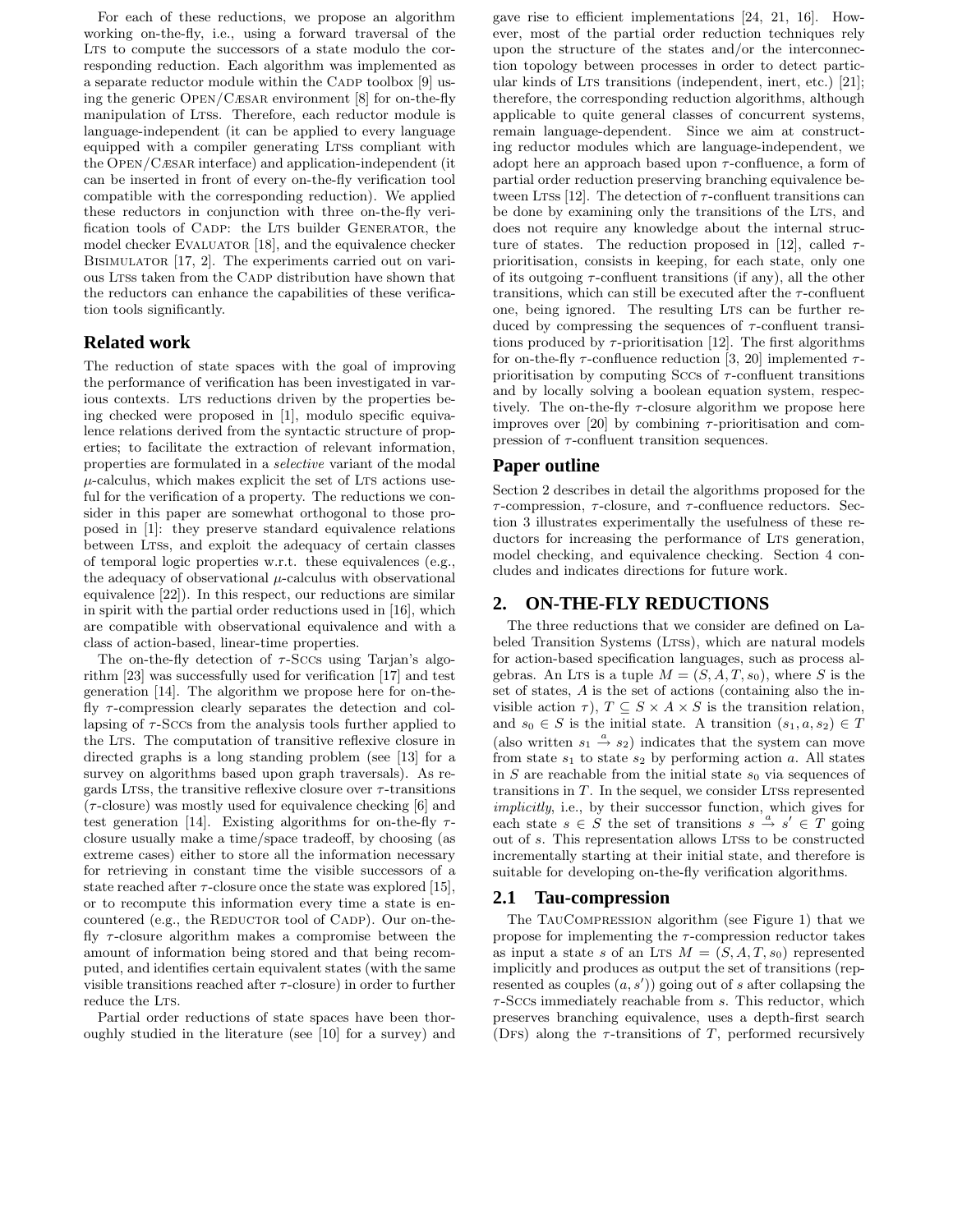starting at s. A detection of  $\tau$ -Sccs is performed during the DFS traversal, following Tarjan's algorithm [23]. For each  $\tau$ -Scc detected, its *root* state (the state that was visited first among all states of the  $\tau$ -Scc) is considered as *repre*sentative for all the states of the  $\tau$ -Scc. To each state u belonging to a  $\tau$ -Scc is attached a pointer rep(u) towards the representative w of the  $\tau$ -Scc. All transitions going out from states of the  $\tau$ -Scc and leading to states of other  $\tau$ -Sccs are stored in a set  $trans(w)$ .

```
1. V := \emptyset; stack := nil; c := 0;
 2. function TAUCOMPRESSION (s : S) : 2^{A \times S} is
3. if s \in V then
4. return trans(rep(s))5. else
6. n(s) := c; c := c + 1; low(s) := n(s);
7. V := V \cup \{s\}; stack := push(s, stack);
8. r := \emptyset;9. forall (s, a, s') \in T do
10. if a \neq \tau then
11. r := r \cup \{(a, s')\}12. else
13. if s' \in V then
14. if s' \in stack then
15. low(s) := min(low(s), n(s'))16. else
17. r := r \cup \{(a, rep(s'))\}18. endif
19. else
20. r\prime := TAUCOMPRESSION (s');
21. if s' \in stack then
22. r := r \cup r'23. else
24. r := r \cup \{(a, rep(s'))\}25. endif;
26. low(s) := min(low(s), low(s'))27. endif
28. endif
29. end;
30. if low(s) = n(s) then
31. while top(state) \neq s do
32. rep(top(state)) := s;33. stack := pop(state)34. end;
35. rep(s) := s;36. trans(s) := r37. endif;
38. return r39. endif
40. end
```
Figure 1: Algorithm for on-the-fly  $\tau$ -compression

TAUCOMPRESSION proceeds as follows. The set  $V \subseteq S$  of the visited states and the stack used for storing the states contained in  $\tau$ -Sccs are initially empty, and the counter c used for numbering the states according to the order in which they are visited by the DFS is initially  $0$  (line 1). If the state s has been already visited, then the set of transitions associated to its representative state is returned as result

(lines 3–4); otherwise, the DFS traversal of  $\tau$ -transitions is continued starting at s (lines 5–39). The DFS number  $n(s)$  is the current value of the counter c, which is incremented; the lowlink number  $low(s)$ , equal to the smallest DFS number among those associated to the states belonging to the currently explored  $\tau$ -Scc [23] is initialized to  $n(s)$ ; the state s is inserted in the set V and also at the top of the  $\tau$ -Scc stack; and the set of transitions  $r$  that accumulates the result is initialized to empty (lines 6–8).

Then, each transition  $s \stackrel{a}{\rightarrow} s' \in T$  is traversed: if the transition is visible, then it is added to the set r (lines  $10-11$ ); otherwise, the successor state  $s'$  is examined. If  $s'$  has been already visited, two situations are possible: either it belongs to the  $\tau$ -Scc of s (i.e., it is present on stack), in which case the number  $low(s)$  is updated according to the value of  $n(s')$ ; or it belongs to another already explored  $\tau$ -Scc, in which case the pair  $(a, rep(s'))$  is added to r, since the corresponding transition leads to (the representative state of) another  $\tau$ -Scc (lines 13–18). If s' is a newly encountered state, then it is explored by a recursive call to TauCompression. Afterwards, if s' belongs to the  $\tau$ -Scc of s, then the set r' of its outgoing transitions is added to  $r$ , since these transitions will be associated later to the root of the  $\tau$ -Scc containing s and s'; otherwise, the pair  $(a, rep(s'))$  is added to r (lines 20–25). In both cases, the number  $low(s)$  is updated according to the value of  $low(s')$  to take into account the other states identified as belonging to the  $\tau$ -Scc of s during the exploration of  $s'$  (line 26).

After the exploration of the transitions going out of s is finished, if s is identified as the root of a  $\tau$ -Scc, i.e., if its lowlink number is equal to its DFS number, then all the states of the current  $\tau$ -Scc (which are placed above s on stack) are scanned and their representative is set to s (lines 30–34). Additionally, the set  $r$  of the transitions going out of all states of the current  $\tau$ -Scc is associated to s (line 36). Finally, the set  $r$  is returned as result (line 38).



Figure 2: (a) An Lts and its  $\tau$ -Sccs (grey boxes). States are identified by their DFS numbers and have attached their lowlink numbers. Roots of  $\tau$ -Sccs are drawn as thick circles. (b) Reduced LTS obtained after calling TAUCOMPRESSION on states  $s_0$  and  $s_7$ .

Figure 2 shows the result of executing TauCompression successively on two states of an Lts. Notice that the  $\tau$ transition  $s_8 \stackrel{\tau}{\rightarrow} s_4$ , which relates two states of different  $\tau$ -Sccs, is replaced (when  $s_7$  is popped from the  $\tau$ -Scc stack) by the transition  $s_7 \stackrel{\tau}{\rightarrow} s_2$  (stored in r as the pair  $(\tau, rep(s_4))$  when s<sub>8</sub> was explored), which relates the roots of those  $\tau$ -Sccs.

Each call  $TaUCOMPRESSION(s)$  has a time and space com-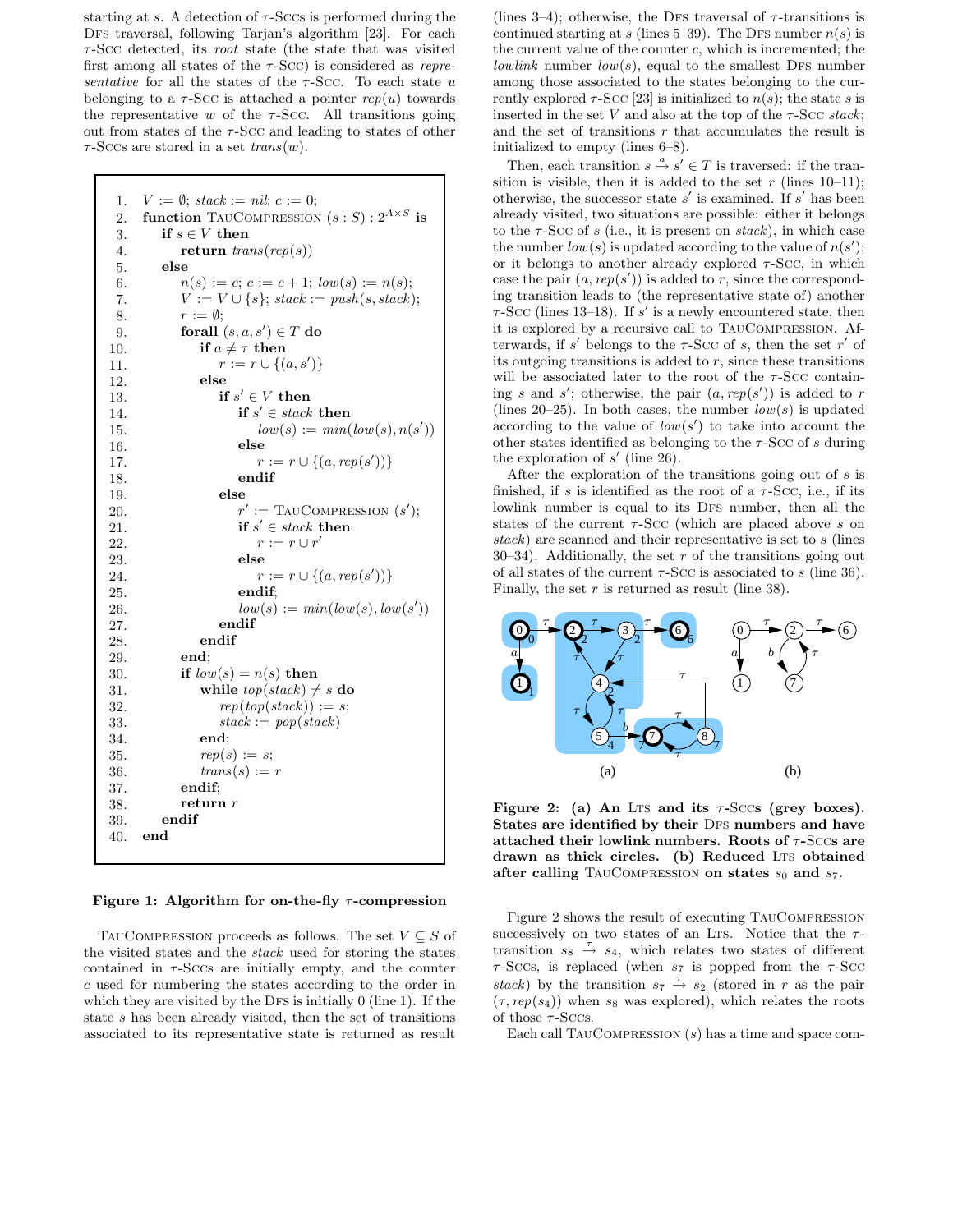plexity linear in the size of the subgraph of  $\tau$ -transitions reachable from  $s$ , because it performs a single DFS traversal of this subgraph. Moreover, since each visited state  $u$ is stored in V together with its representative  $rep(u)$ , a sequence of calls to TauCompression — for instance, a call on each state of the  $LTS$  — will have a cumulated complexity linear in the LTS size (each transition will be traversed only once). In practice, the insertion of a  $\tau$ -compression reductor in front of an on-the-fly verification tool can significantly increase performance (see Sections 3.1 and 3.2).

### **2.2 Tau-closure**

The implementation of the  $\tau$ -closure reductor requires to compute the transitive reflexive closure over the  $\tau$ transitions of the LTS, which preserves  $\tau^*$  a equivalence. In order to simplify the underlying algorithm, we consider only LTSs without  $\tau$ -cycles, which can be obtained by applying the  $\tau$ -compression reductor described in Section 2.1.

The TauClosure algorithm (see Figures 3 and 4) that we propose for implementing the  $\tau$ -closure reductor takes as input a state s of an LTS  $M = (S, A, T, s_0)$  represented implicitly and produces as output the set of visible transitions (represented as couples  $(a, s')$ ) reached from s after collapsing the sequences of  $\tau$ -transitions going out of s. It uses two nested DFs traversals along the  $\tau$ -transitions of T, performed recursively starting at  $s$ . The first DFS (line 2), implemented by the EXPLORE procedure, traverses a DFS tree [23] rooted at s, whose states (called *descendants* of s) are reachable from s via sequences of  $\tau$ -transitions. The set of descendants of s having at least one visible outgoing transition is called the *frontier* of the DFS tree rooted at s. The Dfs trees explored by successive invocations of TAUCLOSURE form a DFS forest, in which the DFS tree rooted at a state  $s$  will possibly be linked (via so-called  $cross$  $\tau$ -transitions [23]) to other DFs trees explored by previous invocations. The frontier of the DFS forest is the union of the frontiers of all DFS trees contained in the forest. Intuitively,  $TaUCLOSURE(s)$  computes all visible transitions originating from states in the portion of the DFS forest frontier reachable from s.

To speed up the  $\tau$ -closure computation for every state u descendant of s (which may be required by later calls of the reductor), the call EXPLORE  $(s)$  computes three fields attached to u: a pointer  $next(u)$  to the state following u on the frontier of the DFS tree rooted at s; a pointer  $last(u)$ to the last state of the frontier portion reachable from  $u$ (i.e., the last state visited in the Dfs subtree rooted at u); and a set  $cross(u)$  containing the target states of all cross  $\tau$ -transitions [23] originating from descendants of u and leading to other subtrees of the DFS forest. Additionally,  $n(u)$  stores the DFS number associated to u and a boolean has  $vt(u)$  indicates whether u has outgoing visible transitions. EXPLORE proceeds as follows. If  $s$  is a newly encountered state, after inserting it into the set  $V$  of visited states and initializing the various fields attached to it (lines 8–14), each transition  $s \stackrel{a}{\rightarrow} s' \in T$  is traversed: if it is visible, the boolean has  $vt(s)$  is updated accordingly; otherwise, the successor state  $s'$  is examined. If  $s'$  has been already visited and belongs to another DFS subtree, it is stored in the set  $cross(s)$  (lines 19–22); otherwise, it is explored by a recursive call to Explore. Afterwards, the frontier portion reachable from  $s$  is updated. If  $s'$  has some visible outgoing transitions, then it becomes the next state following the frontier portion

already computed for s (line 26); otherwise, if the frontier portion reachable from  $s'$  is not empty, it is appended to the frontier portion of  $s$  (lines 28 and 30–32). Then, the set  $cross(s)$  is updated with the target states (not contained in the DFS tree rooted at s) of the cross  $\tau$ -transitions going out of the descendants of  $s'$  (line 33).

```
1. function TAUCLOSURE (s : S) : 2^{A \times S} is
2. EXPLORE (s);
3. return VISIBLESUCC (s)
4. end
5.
6. V := \emptyset; c := 0;
7. procedure EXPLORE (s : S) is
8. if s \notin V then
9. V := V \cup \{s\};10. n(s) := c; c := c + 1;11. next(s) := nil;12. last(s) := s;13. cross(s) := \emptyset;14. has v(t(s)) := false;15. forall (s, a, s') \in T do
16. if a \neq \tau then
17. has\_vt(s) := true18. else
19. if s' \in V then
20. if n(s') < n(s) then
21. cross(s) := cross(s) \cup {s'}
22. endif
23. else
24. EXPLORE (s');
25. if has\_vt(s') then
26. next(list(s)) := s'27. elsif next(s') \neq nil then
28. next(last(s)) := next(s')29. endif;
30. if has\_vt(s') \lor last(s') \neq s' then
31. last(s) := last(s')32. endif;
33. cross(s) := cross(s) \cup{u \in cross(s') | n(u) < n(s)}34. endif
35. endif
36. end
37. endif
38. end
```
#### Figure 3: Algorithm for on-the-fly  $\tau$ -closure (I)

After the first DFS traversal is finished, the list of visible transitions reached after  $\tau$ -closure is computed by a call to VisibleSucc (line 3). This function starts by invoking the NORMALIZE procedure (line 40), which performs the second DFS traversal of the LTS along the cross  $\tau$ -transitions previously computed by the first DFS traversal. NORMALIZE  $(s)$ updates the set  $cross(s)$  such that it contains all the states reachable from s by following cross  $\tau$ -transitions and which dominate nonempty portions of frontier; the concatenation of these portions yields the frontier of the DFS forest reachable from  $s$ . NORMALIZE maintains a global set  $R$ , initially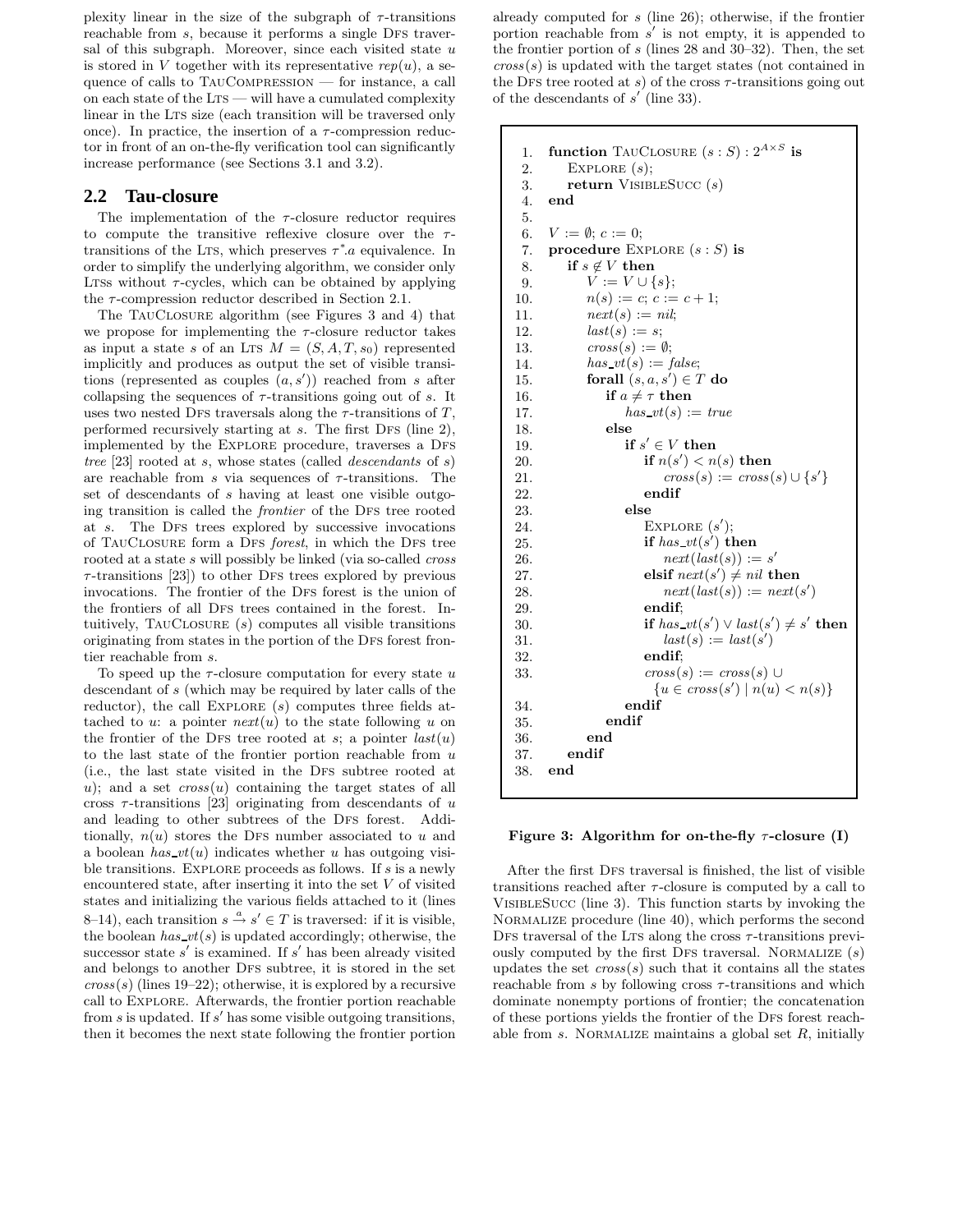set to empty (line 65), containing the states visited during the second DFS, and proceeds as follows. If  $s$  is a newly encountered state, it is inserted into  $R$  and the set new cross is initialized to empty (lines  $67-69$ ). Then, each state s' in  $\cos(s)$  is normalized and its resulting set of reachable states dominating nonempty portions of frontier is accumulated in new cross (lines 70–73). Finally, the set new cross is stored into  $\cos(s)$  and, if s dominates a nonempty portion of frontier, it is added itself to  $cross(s)$  (lines 74–77).

```
39. function VISIBLESUCC (s : S) : 2^{A \times S} is
40. NORMALIZE (s);
41. r := \emptyset;42. for all s' \in cross(s) do
43. r := r \cup \text{VisibleTree}(s')44. end;
45. return r46. end
47.
48. function VISIBLETREE (s : S) : 2^{A \times S} is
49. r := \emptyset;50. u := s;51. \text{f} \text{in} \text{ish} := \text{false};52. repeat
53. if has vt(u) then
54. r := r \cup \{(a, u') \mid (u, a, u') \in T \land a \neq \tau\}55. endif;
56. if u \neq last(s) then
57. u := next(u)58. else
59. \qquad \qquad \text{finish} := \text{true}60. endif
61. until finish;
62. return r63. end
64.
65. R := \emptyset;
66. procedure NORMALIZE (s : S) is
67. if s \notin R then
67. R := R \cup \{s\};69. new\_cross := \emptyset;70. forall s' \in cross(s) do
71. NORMALIZE (s');
72. new\_cross := new\_cross \cup cross(s')73. end;
74. cross(s) := new\_cross;75. if has vt(s) \vee last(s) \neq s then
76. cross(s) := cross(s) \cup \{s\}77. endif
78. endif
79. end
```
Figure 4: Algorithm for on-the-fly  $\tau$ -closure (II)

After normalisation of s, VisibleSucc computes the set of visible transitions reachable from  $s$  after  $\tau$ -closure by accumulating, for each state  $s'$  contained in  $\text{cross}(s)$ , the set of its visible transitions originating from the states in the frontier portion reachable from  $s'$  (lines 41–45). These sets are computed by calls to VISIBLETREE  $(s')$ , which scans the

portion of frontier reachable from  $s'$ , delimited by  $next(s')$ and  $last(s')$ , and accumulates all visible transitions going out from states of that portion (lines 52–61).

Figure 5 shows the result of executing TAUCLOSURE successively on two states of an Lts. The sets  $\text{cross}(s_3)$  and  $cross(s_6)$  are obtained after normalisation:  $s_6$  has a cross  $\tau$ -transition to  $s_3$ , which in turn has a cross  $\tau$ -transition to  $s_1$ , and both  $s_1$  and  $s_3$  dominate non empty portions of the DFS forest frontier (they have outgoing visible transitions).



Figure 5: (a) An LTs with the fields next (dashed arrows), *last* (dotted arrows), and *cross* (marked when not empty). States in the frontier of the DFS forest are drawn as thick circles. (b) Reduced LTS obtained after calling TAUCLOSURE on states  $s_0$  and  $s_5$ .

The first call TauClosure (s) has a time and space complexity linear in the size of the subgraph of  $\tau$ -transitions reachable from s, since only the first DFS traversal of this subgraph is performed (the set  $\text{cross}(s)$ ) is empty because there are no other trees in the DFS forest). Each subsequent call TAUCLOSURE  $(u)$  such that the DFS tree rooted at u has outgoing cross  $\tau$ -transitions leading to other trees of the DFS forest will trigger the normalisation of  $u$  and the computation of the set  $\cos(u)$ ; the cumulated size of these sets after a sequence of calls to TauClosure may be quadratic in the size of the LTS, since the same state can be present in several cross sets. It is worth noticing that, for an Lts in which all subgraphs of  $\tau$ -transitions are trees, the cumulated complexity of a sequence of calls to TauClosure is linear, because the frontier information computed by the Explore procedure allows to retrieve in constant time the frontier of the DFS subtree rooted at a given state. From this point of view, the TauClosure algorithm has a natural behaviour, its time and space complexity increasing (from linear towards quadratic) with the number of cross  $\tau$ -transitions contained in the LTS.

In practice, a time/space tradeoff can be achieved by storing the cross sets produced by normalisation only for a subset of the LTS states, and recomputing the *cross* sets for the other states as needed. Another way to improve the performance of the  $\tau$ -confluence reductor is to group the states having the same *cross* sets into equivalence classes, since they have the same set of visible transitions reachable after  $\tau$ -closure. This scheme further reduces the implicit LTS produced as output by TauClosure, and can lead to good performance in practice (see Sections 3.1 and 3.2).

#### **2.3 Tau-confluence**

The form of partial-order reduction called  $\tau$ -confluence was defined in [12], and shown to preserve branching equivalence between LTSs. It consists in identifying the  $\tau$ -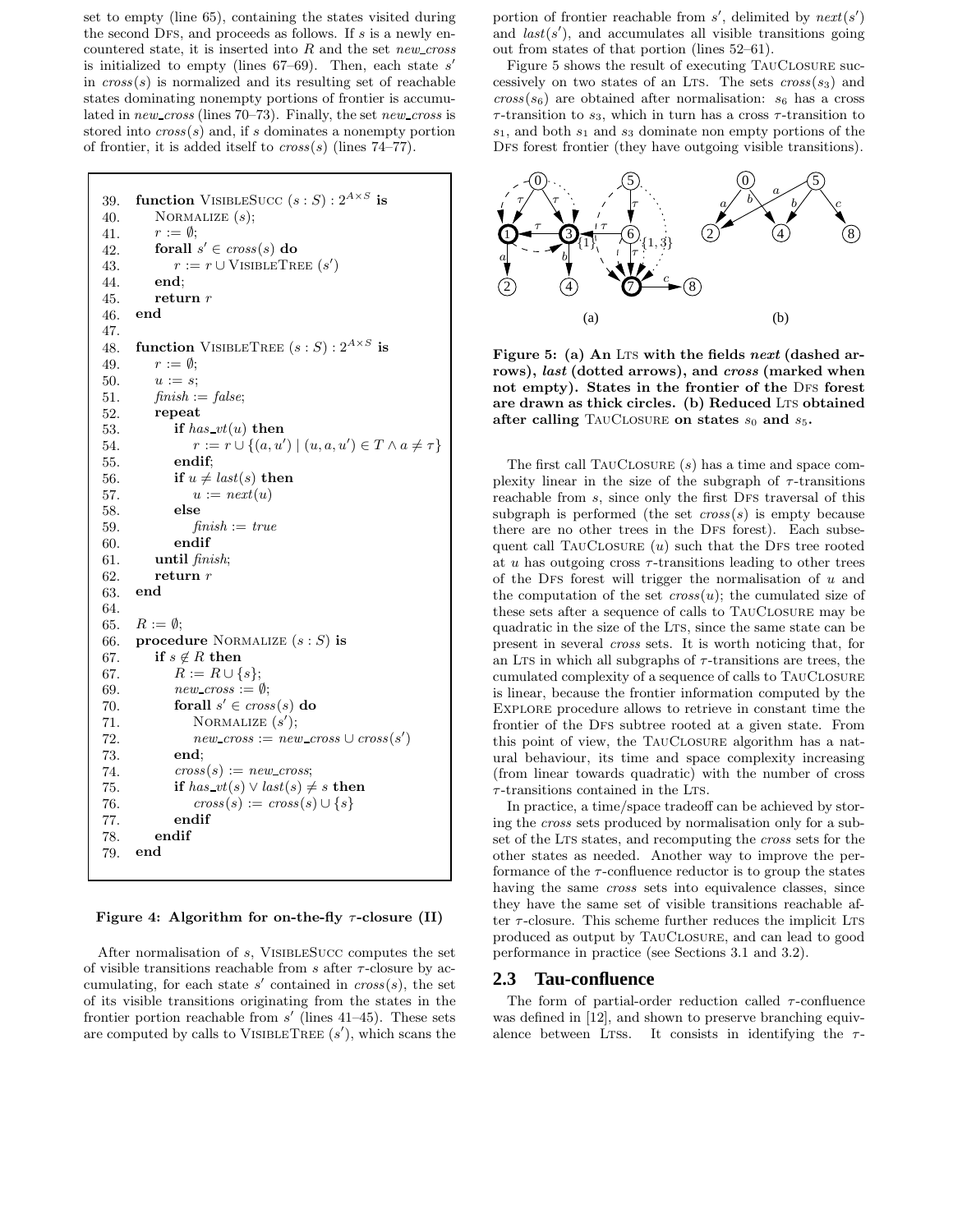transitions which are confluent, i.e., whose execution does not alter the observable behaviour of the system. Once a  $\tau$ -confluent transition going out of a state was detected, one can safely delete all the other transitions going out of that state, without losing branching equivalence; this reduction is called  $\tau$ -prioritisation [12].

```
1. V := \emptyset;
 2. function TAUCONFLUENCE (s : S) : 2^{A \times S} is
3. if s \notin V then
 4. V := V \cup \{s\};5. \textit{seq} := s; \textit{crt\_s} := s;6. end\_of\_seq := false;7. repeat
 8. if TAUPRIO (ct\_s) = (\tau, s') then
 9. seq := seq : s';
10. crt\_s := s';11. if crt\_s \notin V then
12. V := V \cup \{crt_s\}13. else
14. end\_of\_seq := true15. endif
16. else
17. rep(crt_s) := crt_s;18. end\_of\_seq := true19. endif
20. until end_of_seq;
21. l := seq;22. while l \neq nil do
23.
             ' := \nhead(l);24. rep(s') := rep(crt_s);25. l := tail(l)26. end
27. endif;
28. return \{(a, s') | rep(s) \stackrel{a}{\rightarrow} s' \in T\}29. end
30.
31. function TAUPRIO (s : S) : 2^{A \times S} is
32. found := false;33. for all (s, a, s') \in T do
34. if a = \tau \wedge \text{TauConfluent}(s, a, s') then
35. found := true;
36. break
37. endif
38. end;
39. if found then
40. return (a, s')41. else
42. return \{(a, s') | s \stackrel{a}{\rightarrow} s' \in T\}43. endif
44. end
```
#### Figure 6: Algorithm for on-the-fly  $\tau$ -confluence

The detection of  $\tau$ -confluent transitions can be encoded as a Boolean Equation System (Bes) [20] and performed during an on-the-fly construction of the LTS by solving the BES locally. As pointed out in [12], the reduction by  $\tau$ prioritisation can be further improved by compressing the sequences of  $\tau$ -confluent transitions, using the fact that the

source and target states of such a transition are branching equivalent. The  $\tau$ -confluence reductor described below explores an Lts on-the-fly and applies  $\tau$ -prioritisation and compression of  $\tau$ -sequences. In the sequel we consider only Ltss without  $\tau$ -cycles, since this is required by the theory of  $\tau$ -confluence [12]; these LTSs can be obtained by applying the  $\tau$ -compression reductor described in Section 2.1.

The TAUCONFLUENCE algorithm (see Figure 6) that we propose for implementing the  $\tau$ -confluence reductor takes as input a state s of an LTS  $M = (S, A, T, s_0)$  represented implicitly and produces as output the set of transitions (represented as couples  $(a, s')$  reachable from s after collapsing the sequences of  $\tau$ -confluent transitions going out of s. It uses a forward traversal of the LTS along the  $\tau$ -transitions of T, performed iteratively starting at s. To each visited state u is attached a pointer  $rep(u)$  towards the representative of  $u$ , which is the last state reachable from  $u$  via a sequence of  $\tau$ -confluent transitions. TAUCONFLUENCE proceeds as follows. If s is a newly encountered state, then it is added to the set  $V$  of visited states (initially empty), and the exploration of a (potential) sequence of  $\tau$ -confluent transitions going out of  $s$  is initialized (lines  $3-6$ ). The states of this sequence are stored in seq and the last state of the sequence is stored in crt s. At each step, the transitions going out of  $crt_s$  after  $\tau$ -prioritisation are computed by calls to TAUPRIO  $(cts)$  (line 8). If this function returns a single (confluent)  $\tau$ -transition, this transition is appended to seq (lines 9–10); the sequence terminates either when its last state was already explored (line 14), or the state crt s does not have any  $\tau$ -confluent outgoing transition (lines 17–18). Afterwards, the sequence is scanned and the representative of its last state becomes the representative of all states of the sequence (lines 21–26).

The call TAUPRIO (s) examines each transition  $s \stackrel{a}{\rightarrow} s' \in T$ and uses the predicate TAUCONFLUENT (implemented by a local resolution of a BES [20]) to detect whether it is  $\tau$ confluent (lines 32–38): if this is the case, then  $(a, s')$  is returned as result, all the remaining transitions being ignored by  $\tau$ -prioritisation; otherwise, the set of all transitions is returned (lines 39–43).



Figure 7: (a) An Lts with  $\tau$ -confluent transitions (thick arrows) and state representatives computed by compressing  $\tau$ -sequences. The grey box shows states deleted by  $\tau$ -prioritisation. (b) Reduced LTS obtained after calling TAUCONFLUENCE on states  $s_0$ and  $s_7$ .

Figure 7 shows the result of executing TAUCONFLUENCE successively on two states of an LTS. The compression of  $\tau$ -sequences takes place only for  $s_0 \stackrel{\tau}{\rightarrow} s_1$  and  $s_7 \stackrel{\tau}{\rightarrow} s_5 \stackrel{\tau}{\rightarrow} s_7$ s<sub>3</sub>, which are explored by TAUCONFLUENCE; the other  $\tau$ -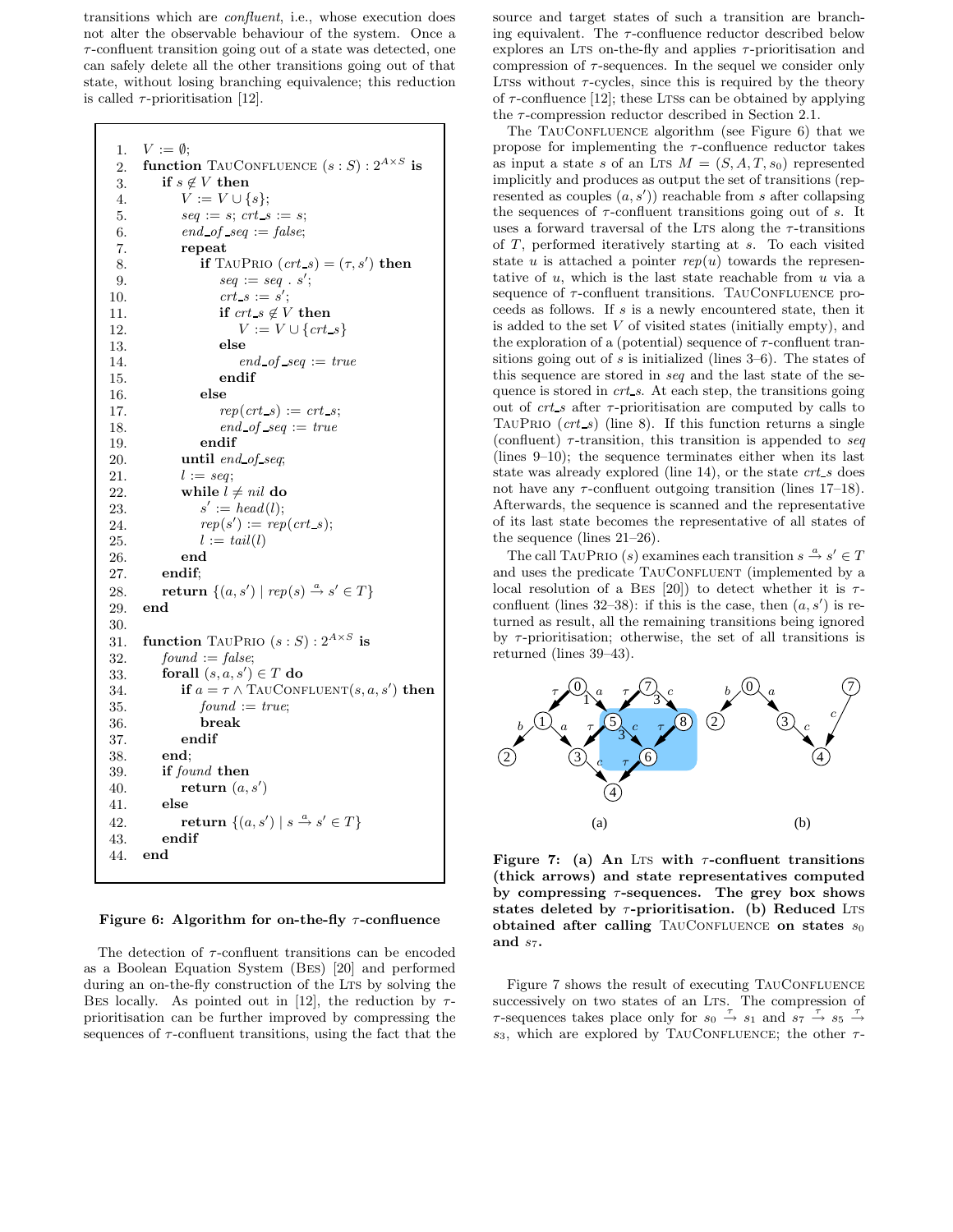

Figure 8: (a) LTS reduction and (b) execution time of GENERATOR with reductions w.r.t. GENERATOR alone. (c) LTS reduction and (d) execution time of GENERATOR with  $\tau$ -closure w.r.t. REDUCTOR.

confluent transitions  $s_8 \stackrel{\tau}{\rightarrow} s_6$  and  $s_6 \stackrel{\tau}{\rightarrow} s_4$  are explored during the resolution of the BES when the confluence of  $s_7 \rightarrow$ s<sub>5</sub> and  $s_5 \stackrel{\tau}{\rightarrow} s_3$  is detected.

A sequence of calls to TAUCONFLUENCE has a cumulated time and space complexity linear in the size of the LTS, each  $\tau$ -transition being traversed only once. However, the on-the-fly detection of  $\tau$ -confluent transitions induces an additional cost, which is locally quadratic [20], because each  $\tau$ -transition going out of a state  $s$  must be checked to be confluent w.r.t. all other transitions going out of s. In practice, this cost is sometimes compensated by compressing the sequences of  $\tau$ -confluent transitions, and can improve performance for LTSs containing a sufficient degree of concurrency (see Sections 3.1 and 3.3).

### **3. IMPLEMENTATION AND MEASURES**

The three on-the-fly reduction algorithms described in Section 2 were implemented as separate modules (8, 300 lines of  $C$  code in total) within  $CADP$  [9] using the generic Open/Cæsar environment [8], which provides versatile primitives for developing Lts exploration algorithms (lists of transitions, stacks, hash tables, etc.). As a consequence, each reductor module can be inserted as an "accelerator" in front of any on-the-fly verification tool developed using Open/Cæsar, which will transparently use the successor function produced as output by the reductor instead of the successor function provided by Open/Cæsar (representing the original LTS of the system being analysed). In the sequel, we illustrate the benefits of applying the reductor modules as accelerators for three on-the-fly verification tools of CADP, dedicated to LTS generation, model checking, and equivalence checking. All experiments were performed on LTSs corresponding to various examples taken from the CADP distribution (communication protocols, hardware devices, etc.), using a Linux Pc with a Pentium III at 730 MHz and 1 GB of memory. Lts sizes range from 18 Kstates and 44 Ktransitions to 935 Kstates and 3 Mtransitions.

#### **3.1 State space generation**

We consider first the GENERATOR and REDUCTOR tools of CADP, which convert LTSs from the implicit OPEN/CÆSAR representation (successor function implemented in C) to the explicit Bcg (Binary Coded Graphs) representation (list of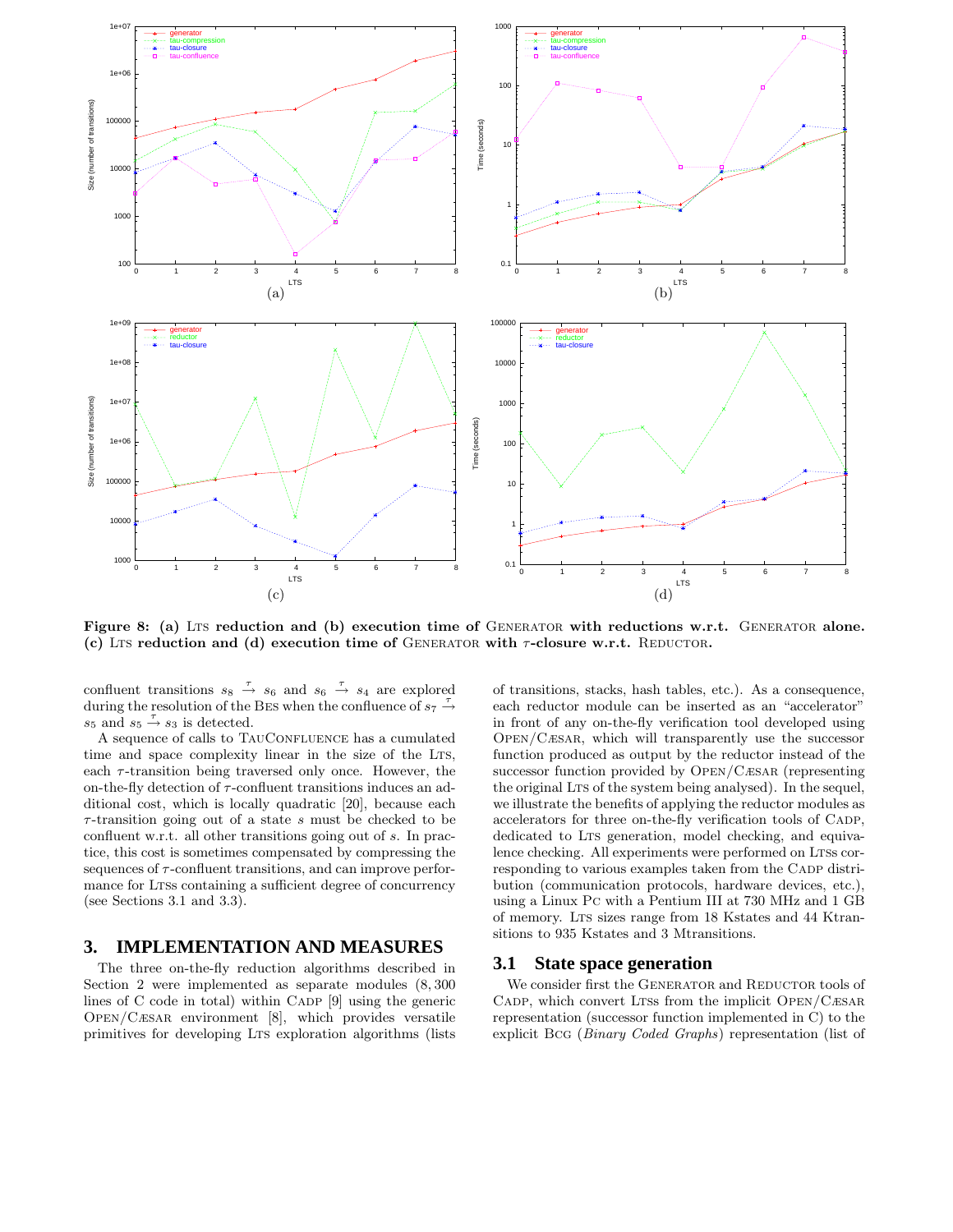transitions encoded in a binary file). Generator does not modify the transition relation of the LTS, whereas REDUCTOR performs an on-the-fly reduction by  $\tau$ -closure, using an algorithm which recomputes the  $\tau$ -closure every time a state is encountered. We use our three reductor modules in conjunction with GENERATOR (note that GENERATOR with  $\tau$ -closure achieves the same functionality as REDUCTOR) and compare their behaviour.

Figure  $8(a)$  shows the reductions in LTs size (number of transitions) obtained by each of the three Generators with reduction w.r.t. GENERATOR alone. The highest reductions (up to three orders of magnitude on some LTSs) are achieved by GENERATOR with  $\tau$ -confluence, but at the price of an increased execution time (up to two orders of magnitude). The lowest reductions (which can still reach one or two orders of magnitude), but also the fastest ones, are achieved by GENERATOR with  $\tau$ -compression. Note that, depending upon the structure of the transition relation, the  $\tau$ -closure may increase the number of transitions in the LTS; however, if the LTS contains  $\tau$ -transitions, the number of states is always decreased. Figure 8(b) indicates the execution times for the same set of examples. As expected, all reductors are more time consuming than GENERATOR alone; however, in many cases the loss in speed is compensated by the reduction achieved, making the reductors useful as accelerators for on-the-fly verification tools.

Figures  $8(c)$  and  $8(d)$  compare the reductions and execution times achieved by GENERATOR with  $\tau$ -closure and by REDUCTOR. On all examples, we observe that the former tool reduces Ltss much stronger than the latter; this is due to the identification of  $\tau^*$  *a* equivalent states by our  $\tau$ -closure algorithm. Note that the topmost point (LTs number 7) on Figures 8(b) and 8(d) denotes a disk space shortage that occurred when executing REDUCTOR, due to a prohibitive number of transitions in the resulting LTS. Moreover, GENERATOR with  $\tau$ -closure is much faster (up to two orders of magnitude) than the algorithm used by REDUCTOR.

### **3.2 Model checking**

We focus now on the on-the-fly model checker EVALUATOR [18], which verifies LTSs against temporal properties written in regular alternation-free  $\mu$ -calculus. To study the effect of our reductors on EVALUATOR's performance, we consider the two properties below  $(a, b, c \text{ are})$ visible LTS actions).

 $P_1: \qquad [\text{ true}^* \cdot a \cdot (\text{ not } b)^* \cdot c \text{ }] \text{ false}$ 

 $P_2: \quad [true^* \cdot a] \setminus true^* \cdot b \setminus true$ 

 $P_1$  is a safety property similar to mutual exclusion (after an  $a$  action occurs,  $c$  cannot happen before  $b$ ) and is compatible with  $\tau^*$  a equivalence, therefore being preserved by the  $\tau$ -closure reductor.  $P_2$  is a liveness property expressing the response to a stimulus (every  $a$  action is potentially followed by b) and is compatible with branching equivalence, therefore being preserved by the  $\tau$ -compression reductor. In order to observe the effect of reductors on the worst-case executions of EVALUATOR, the actions  $a, b, c$  have been chosen such that  $P_1$  and  $P_2$  are satisfied by each LTS considered, which forces the model checker to explore the entire LTS. Moreover, to make reductions more substantial, all actions other than a, b, c were hidden (i.e., renamed into  $\tau$ ) during LTS exploration.

Figure 9 shows the performance gains brought by  $\tau$ -

closure (resp.  $\tau$ -compression) to EVALUATOR for checking property  $P_1$  (resp.  $P_2$ ). We observe reductions of memory consumption and execution time up to a factor 3. It is worth noticing that, on the examples considered, the reductor by  $\tau$ -confluence (which is more time consuming than the other two), does not bring any improvement to Evaluator, whose model checking algorithm, based on local Bes resolution [17], has a linear time complexity in the Lts size.

### **3.3 Equivalence checking**

Finally, we examine the effect of our reductors in conjunction with the on-the-fly equivalence checker BISIMULATOR [17, 2]. In fact, the  $\tau$ -compression and  $\tau$ closure reductors are already used by BISIMULATOR for encoding weak equivalences in terms of boolean equation systems [17]; therefore, we study here only the effect of adding the  $\tau$ -confluence reductor. For  $\tau^*$  a and safety equivalences, which are based only upon  $\tau$ -closure, the corresponding reductor proves to be sufficiently fast to prevent  $\tau$ -confluence of bringing any improvement; however, the situation is different for observational and branching equivalences, which require more complex computations.

Figures  $10(a)$  and (b) show the performance impact of extending BISIMULATOR with  $\tau$ -confluence for checking observational equivalence. We observe strong reductions of memory consumption (up to two orders of magnitude), which are sometimes obtained at the price of an increase of execution time (up to one order of magnitude).

## **4. CONCLUSION AND FUTURE WORK**

Tools for on-the-fly verification are complex software artifacts, the development, testing, and optimization of which are costly activities. The architecture of such tools should be as modular as possible in order to reduce these costs by enhancing reusability and reliability. The three reductor modules we presented ( $\tau$ -compression,  $\tau$ -closure, and  $\tau$ confluence) aim at improving the performance of on-thefly verification tools, by reducing the size of an LTS incrementally during verification. Building these reductor modules using the generic Open/Cæsar environment [8] of CADP [9] made them immediately available as "accelerators" for every on-the-fly verification tool developed on top of Open/Cæsar. The experiments carried out so far have shown the benefits these reductors can bring to LTS generation, model checking, and equivalence checking.

| Reduction           | Temporal logic        | Equivalence         |
|---------------------|-----------------------|---------------------|
|                     | properties            | relation            |
| $\tau$ -compression | $ACTL \setminus X$    | branching, obs.,    |
| $\tau$ -confluence  | obs. $\mu$ -calculus  | $\tau^*$ .a, safety |
| $\tau$ -closure     | PDL (safety prop. of  | $\tau^*a$ , safety  |
|                     | the form $[R]$ false) |                     |

Table 1: Adequacy of reductions with temporal logics and equivalence relations

Table 1 summarizes the compatibility of the three reductions considered with various classes of temporal logic properties and weak equivalence relations.  $\tau$ -compression and  $\tau$ confluence are compatible with branching and observational equivalences, and therefore preserve properties expressed in ACTL  $\ X 5$  and in observational  $\mu$ -calculus [22], which are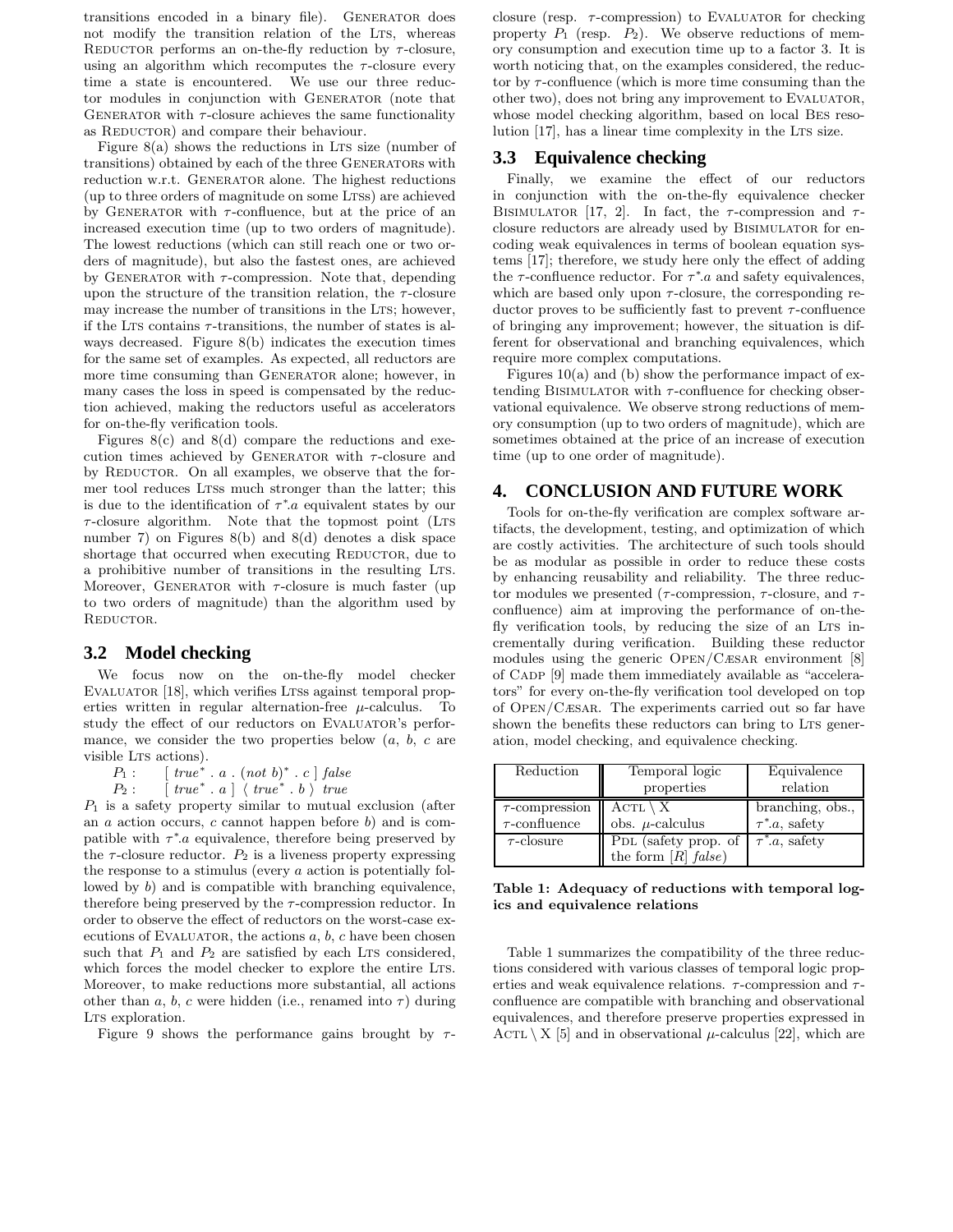adequate w.r.t. these two relations, respectively.  $\tau$ -closure is compatible with  $\tau^*$  a and safety equivalences, and thus preserves safety properties expressed as PDL [7] formulas of the form  $[R]$  false, where the regular expression R may not contain explicit occurrences of the  $\tau$  action except in  $\tau^*$ subexpressions.

We plan to continue this work along several directions. Firstly, we will continue experimenting our reductor modules using larger LTSs, such as those provided by the VLTS benchmark suite [25], which contains realistic examples of state spaces for the assessment of verification and graph manipulation tools. Secondly, reductor modules implementing other reductions on LTSs (e.g.,  $\tau$ -inertness [11], weak  $\tau$ -confluence [12], etc.) can be developed and experimented. Thirdly, it would be interesting to study the effect of using these reductors in conjunction with other tools for on-the-fly verification present in CADP (e.g., the EXHIBITOR tool for searching regular sequences in Ltss, the Ocis interactive simulator, etc.).

## **5. ACKNOWLEDGMENTS**

We are grateful to Alban Catry for implementing the first version of the  $\tau$ -compression reductor.

### **6. REFERENCES**

- [1] R. Barbuti, N. de Francesco, A. Santone, and G. Vaglini. Selective mu-calculus and formula-based equivalence of transition systems. Journal of Computer and System Sciences, 59(3):537–556, 1999.
- [2] D. Bergamini, N. Descoubes, C. Joubert, and R. Mateescu. Bisimulator: a modular tool for on-the-fly equivalence checking. In N. Halbwachs and L. Zuck, editors, Proc. of TACAS'2005, LNCS vol. 3440, pp. 581–585. Springer Verlag, April 2005.
- [3] S. Blom and J. van de Pol. State space reduction by proving confluence. In E. Brinksma and K. G. Larsen, editors, Proc. of CAV'02, LNCS vol. 2404, pp. 596–609. Springer Verlag, July 2002.
- [4] A. Bouajjani, J.-C. Fernandez, S. Graf, C. Rodríguez, and J. Sifakis. Safety for branching time semantics. In Proc. of ICALP'91, LNCS vol. 510, pp. 76-92. Springer Verlag, 1991.
- [5] R. De Nicola and F. W. Vaandrager. Action versus state based logics for transition systems. In I. Guessarian, editor, Semantics of Systems of Concurrent Processes, LNCS vol. 469, pp. 407–419. Springer Verlag, April 1990.
- [6] J.-C. Fernandez and L. Mounier. "On the Fly" verification of behavioural equivalences and preorders. In K. G. Larsen and A. Skou, editors, Proc. of CAV'91 (Aalborg, Denmark), LNCS vol. 575. Springer Verlag, 1991.
- [7] M. J. Fischer and R. E. Ladner. Propositional dynamic logic of regular programs. Journal of Computer and System Sciences 18(2):194–211, 1979.
- [8] H. Garavel. Open/Cæsar: an open software architecture for verification, simulation, and testing. In B. Steffen, editor, Proc. of TACAS'98, LNCS vol. 1384, pp. 68–84. Springer Verlag, March 1998.
- [9] H. Garavel, F. Lang, and R. Mateescu. An overview of CADP 2001. European Association for Software Science and Technology (EASST) Newsletter, 4, 2002.
- [10] P. Godefroid. Partial-order methods for the verification of concurrent systems – an approach to the state-explosion problem, LNCS vol. 1032. Springer Verlag, January 1996.
- [11] J. F. Groote and M. P. A. Sellink. Confluence for process verification. Theoretical Computer Science, 170(1–2):47–81, 1996.
- [12] J. F. Groote and J. van de Pol. State space reduction using partial  $\tau$ -confluence. In M. Nielsen and B. Rovan, editors, Proc. of MFCS'00, LNCS vol. 1893, pp. 383–393. Springer Verlag, August 2000.
- [13] Y. Ioannidis, R. Ramakrishnan, and L. Winger. Transitive closure algorithms based on graph traversal. ACM Tr. on Database Systems, 18(3):512–576, 1993.
- [14] T. Jéron and P. Morel. Test generation derived from model-checking. In N. Halbwachs and D. Peled, editors, Proc. CAV'99, LNCS vol. 1633, pp. 108–122. Springer Verlag, July 1999.
- [15] T. Jéron and P. Morel. Abstraction,  $\tau$ -réduction et déterminisation à la volée: application à la génération de test. In G. Leduc, editor, Congrès Francophone sur l'Ingéniérie des Protocoles CFIP'97. Hermès, 1997.
- [16] J. Magee and J. Kramer. Concurrency  $-$  state models and Java programs. John Wiley and Sons, 1999.
- [17] R. Mateescu. A generic on-the-fly solver for alternation-free boolean equation systems. In H. Garavel and J. Hatcliff, editors, Proc. of TACAS'2003, LNCS vol. 2619, pp. 81–96. Springer Verlag, April 2003.
- [18] R. Mateescu and M. Sighireanu. Efficient on-the-fly model-checking for regular alternation-free mu-calculus. Science of Computer Programming, 46(3):255–281, March 2003.
- [19] R. Milner. Communication and concurrency. Prentice-Hall, 1989.
- [20] G. Pace, F. Lang, and R. Mateescu. Calculating  $\tau$ -confluence compositionally. In Jr W. A. Hunt and F. Somenzi, editors, Proc. of CAV'2003, LNCS vol. 2725, pp. 446–459. Springer Verlag, July 2003.
- [21] Y. S. Ramakrishna and S. A. Smolka. Partial-order reduction in the weak modal mu-calculus. In A. Mazurkiewicz and J. Winkowski, editors, Proc. of CONCUR'97, LNCS vol. 1243, pp. 5–24. Springer Verlag, July 1997.
- [22] C. Stirling. *Modal and temporal properties of* processes. Springer Verlag, 2001.
- [23] R. E. Tarjan. Depth first search and linear graph algorithms. SIAM Journal of Computing, 1(2):146–160, 1972.
- [24] A. Valmari, J. Kemppainen, M. Clegg, and M. Levanto. Putting advanced reachability analysis techniques together: the "ARA" tool. In J. Woodcock and P. G. Larsen, editors, Proc. of FME'93, LNCS vol. 670, pp. 597–616. Springer Verlag, April 1993.
- [25] Vasy team. VLTS benchmark suite. http://www.inrialpes.fr/vasy/cadp/ resources/benchmark bcg.html, March 2003.
- [26] R. J. van Glabbeek and W. P. Weijland. Branching-time and abstraction in bisimulation semantics. CS R8911, Amsterdam, 1989. Also in Proc. of 11th IFIP World Computer Congress, 1989.